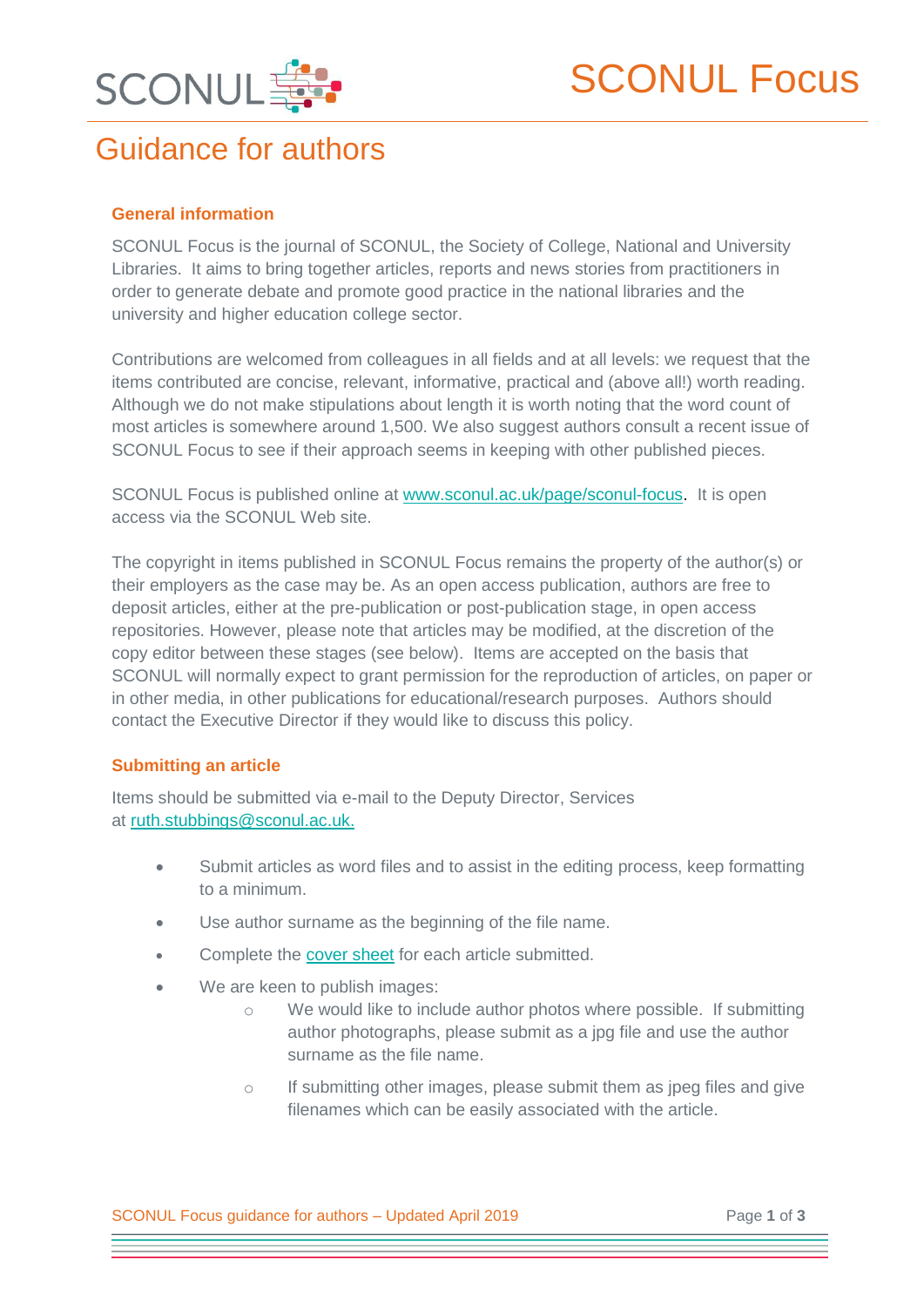

# Guidance for authors

## **Your audience**

When writing your article consider the audience of SCONUL Focus. Focus readers are from all roles in UK national and higher education libraries, plus library staff from overseas. Articles should be clearly and concisely written and be accessible to a varied audience.

Although we do not stipulate an article style, we do recommend that you include an introduction that presents the context of your article, the main body that illustrates your methodology, findings & discussion and a conclusion.

## **Titles**

We advise that titles should be short and give an accurate indication of the content of the article. It is the first part of the title (before a colon indicating a subtitle) which will appear in the contents page on the website and in the pdf of the journal. For examples, see previous issues, starting with issue 62 for the current format and style: <http://www.sconul.ac.uk/page/previous-issues-of-sconul-focus>

## **Word count**

We are flexible on word-count, which will vary a great deal depending on the subject matter. Our advice is to read articles from previous issues to get a sense of length and for the expectations of our readership. It would be worth noting that the word count of most articles is approximately 1,500.

## **House style**

Please apply the following rules when submitting articles in order to adhere to the house style.

- Under the main title of the article, please include the following bylines: Author name, job title, department, organisation, e-mail address: (see previous editions on-line for examples of layout).
- Spelling should be UK English, e.g. '–ise' etc. is preferred to '–ize'.
- Capitalisation is ruthlessly minimal. In individual libraries it is usual to refer to 'the Library', 'the University', 'the College' etc. Please resist this in our publication. Unless there is any ambiguity use 'the library' etc.
- Spell out acronyms at their first occurrence. Avoid 'HE' for 'higher education', which we prefer to write in full (the UK is the only country in the world to use the term, and our overseas readers are unfamiliar with the abbreviation HE).
- Use single quotation marks, not double.